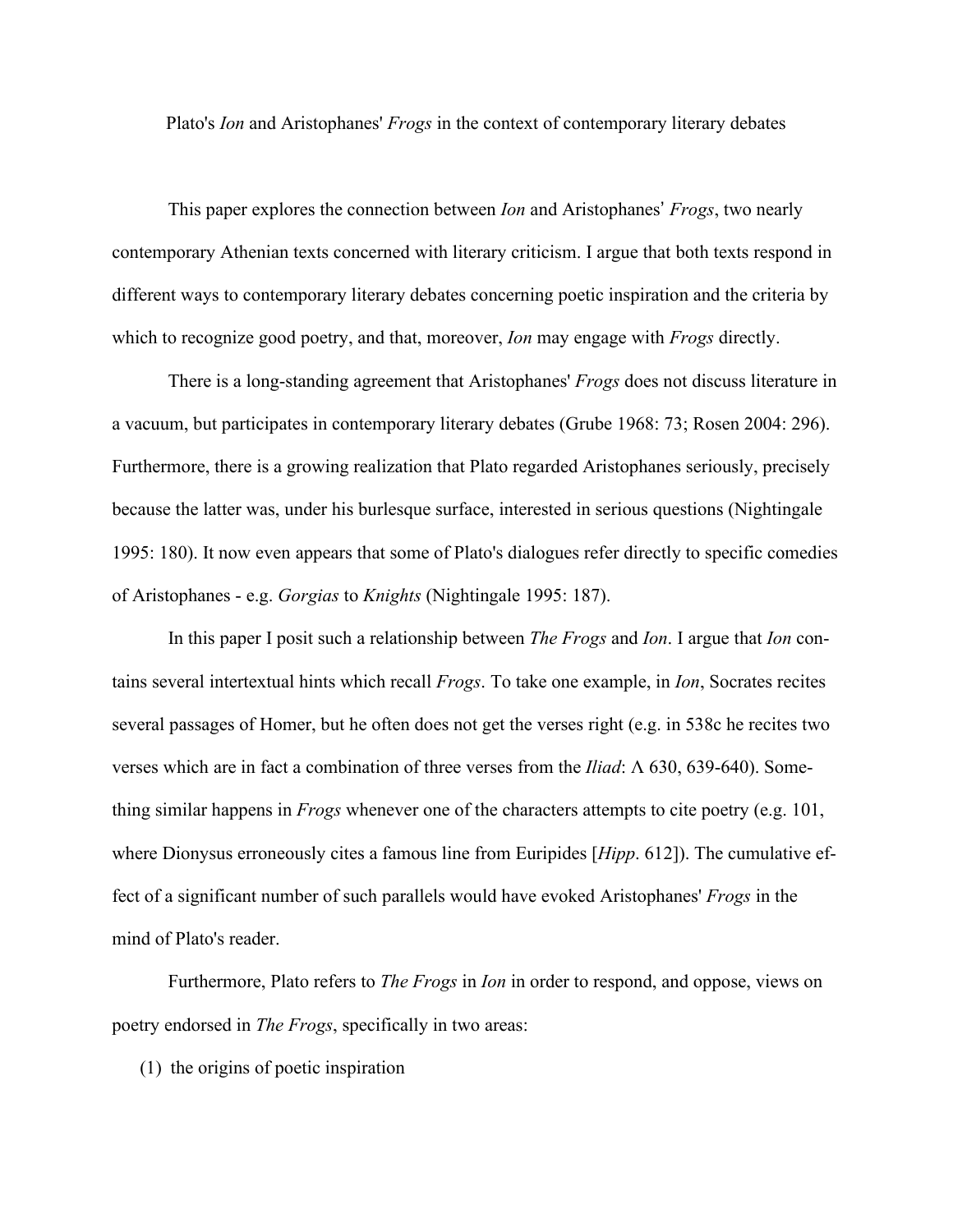## (2) criteria for judging poetry

In terms of poetic inspiration, Murray (2006) suggests that Plato is the first to have argued that the poet entirely depends on divine inspiration and has no creative agency. However, the same question seems to have interested Aristophanes and to have actually been a matter of a running debate. Throughout *Frogs*, Aeschylus, as a divinely possessed poet, is contrasted to Euripides' cool rationalism. For example, as the contest is about to start, Aeschylus prays to Demeter (886-7), while Euripides is represented as invoking "his personal gods," actually a series of intellectualist personifications, including 'ξύνεσις' ("intelligence" [892-894]). Furthermore, Aeschylus is described as suffering from "madness" (816), while Euripides is rather "mouth-laborer, examiner of phrases" (826). *Ion* can thus be seen as stepping into a contemporary debate about the nature of poetic composition, reflected in Aeschylus' and Euripides' approaches to their art in *Frogs*. Indeed, in the passage of *Ion* where Socrates most forcefully argues for the divine inspiration of poets, there are pointed references to the historical Euripides, framed so as to recall and oppose the rationalistic poetic theories of Aristophanes' Euripides.

Furthermore, traces of the debate about the right way to evaluate poetry are also present in both *Ion* and *Frogs*. Anxiety about this question in *Frogs* is represented by the various methods of evaluation that are suggested, including scales, bevels and wedges (798-802). Euripides boasts that he introduced to tragedy "domestic affairs which we are used to, which we know and on the basis of which I can be evaluated" (959-960). Conversely, he criticizes Aeschylus for introducing into his plays convoluted expressions with which the audience would be unfamiliar (926). *Ion* responds to these concerns - while Socrates does suggest that the possessors of different τέχναι will be able to evaluate individual passages pertaining to the skill they are familiar with (chariots, medicine etc.), the ability to appreciate and interpret the entire output of a poet